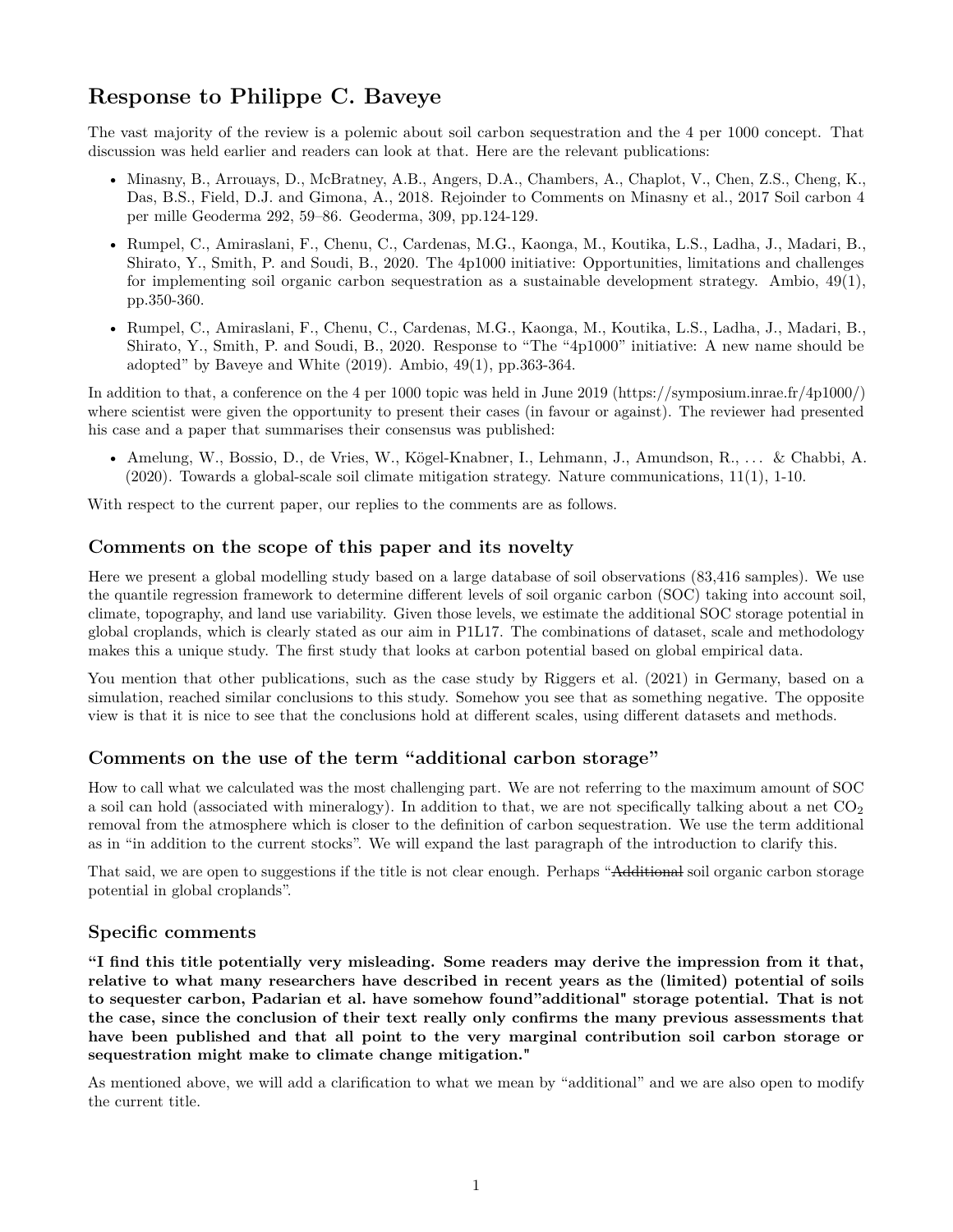**"Line 1 of abstract: 'Soil organic carbon sequestration (SOCseq) is considered the most attractive carbon capture technology to partially mitigate climate change.' The very first sentence of the article is seriously misleading as well. . . "**

Changed to "Soil organic carbon sequestration (SOCseq) is considered **an** attractive carbon capture technology. . . "

**"Page 2, lines 17-18. In support of their assumption that the 0-30 cm depth of the soil is where most of the SOC storage occurs, the authors cite 2 classic but relatively old references on a topic about which a lot has been written during the last 2 decades, in particular by researchers who have recommended that measurements of soil carbon storage should routinely extend deeper than just the top 30 cm. It seems to me highly desirable that the authors justify their assumption in light of this more recent literature, and not just older articles."**

We wrote: "We focused our analysis on the top 30 cm of soil since it **accounts for a large proportion** of the SOC stored in soils.". That is very different to "the 0-30cm depth range is where most of the SOC storage occurs". Proportionally speaking (in terms of depth units) SOC density is higher in the 0-30 cm range since SOC content usually decreases in depth. We will add "carbon density" to be extra explicit about this.

We also gave 2 other reasons to focus on the 0-30cm range (it is considered the depth that can be effectively managed to capture carbon, and presents faster turnover times). We agree that measuring SOC at greater depths is important but perhaps more relevant in other systems such as grassland, which are not included here, as mentioned in P10L8.

Another data related reason is that many soil surveys only collect topsoil samples. Since we want to maximise the number of observations for modelling, only using observations that measured carbon to  $100+cm$  was not an option.

**"Figure 1. I was taught by statistics professors never to calculate linear regression lines, especially when data points are severely scattered as is the case in Figure 1, without considering the uncertainty that is associated with the regression coefficients. I do not believe there is any reason to envisage quantile regressions differently. Also, the case is not made particularly well in the text as to why the authors chose to consider the median rather than the mean. Finally, the last sentence of the figure caption requires more information in order to be understandable. How reasonable is it to adopt the hypothesis that"the difference is mainly due to management practices"? Could other factors than soil, climate, topography, and land use account for the difference, and to what extent?"**

Figure one is just an explanatory diagram, not derived from our data.

We use the median to more accurately describe the central tendency since the data is positively skewed. We will update the text accordingly.

Regarding the hypothesis that "the difference is mainly due to management practices" (after taking into account soil, climate, topography, and land use variation) we think is quite reasonable. Of course, the whole process is quite complex and a model will always be underspecified, particularly at the global scale where data availability is a limiting factor. We will add some references and update the text to reflect that.

#### **Page 4, line 21. Again, why not consider the mean? That is not clear at all. Does the choice of the median make a difference in terms of the final conclusions?**

We will update the text to explain why we used the median. The final estimates will vary but the final trend and conclusions will be the same (a relatively small amount of extra SOC stored vs the high levels of emissions).

**Page 4, line 30. Most readers are probably not going to be familiar with Shapley values, which have not been used much in soil science, so a more detailed introduction to them and to their advantages is indicated here.**

We will add more details.

**Page 5, lines 5-6. There is a huge amount of material missing here. The authors mention that they ran all kinds of simulations with 9 general circulation models, "for the moderately pessimistic SSP3- 7.0 scenario, which considers a world that does not enact climate policies". Why that particular shared socio-economic pathway scenario, among all the possible ones??? How does that choice affect the conclusions reached at the end of the article? Without a whole more information in that respect, it is hard to evaluate the simulations that have been carried out.**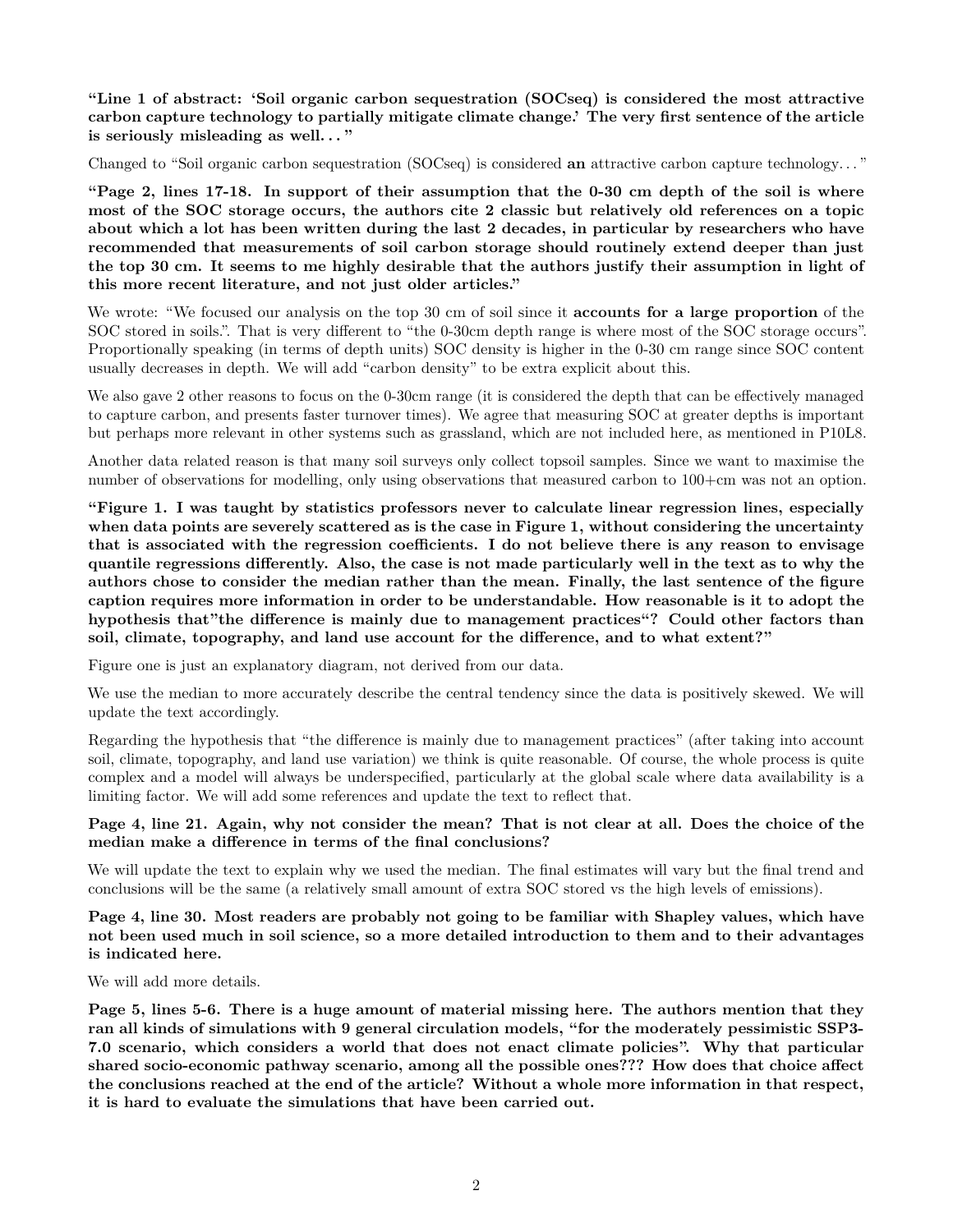We used the mean prediction of those nine General Circulation Models (i.e. a single "simulation"). We will rewrite the section to make that clear.

Regarding why the SSP3-7.0 scenario, we think it is very illustrative to show what happen if we do not do something (hence the description of a "world that does not enact climate policies"). Of course, it would be very interesting to test all possible combinations of General Circulation Models and socio-economic pathways but that is out of the scope of this paper. We will expand the section to give more details on why we picked that scenario and add a more description of it.

The conclusions would probably co-vary with the amount of change. For the moderately pessimistic scenario, we estimated that the potential would decrease by 18%. Worse scenarios will show a larger decrease and vise versa. Of course, a complete study running all the possible combinations would be necessary to know for sure, which, as we already mentioned, it is out of the scope of this paper.

**Page 5, lines 21-22, "Soil clay content has been recognized as a key factor in SOC stabilization". Again the authors are basing their statement on relatively old references. In recent years, various researchers have shown that in practice it is not the clay content per se that matters, but the ratio SOC/clay content (e.g., Johannes et al., 2017; Prout et al., 2020)**

That SOC/clay ratio does depend on clay content. We will add those reference and update that sentence.

**Page 9, lines 16 and 17, "which corresponds to only 3.5% of the C emissions used to estimate the 4 %o rate". Either I do not understand what the authors mean by that statement, or I do not understand how they could just mention it in passing without emphasizing how this statement challenges everything that has been claimed about the 4 per 1000 idea. . .**

4 per 1000 uses an annual emission of 8.9 Pg C. Given our estimates of potential stocks and a 4‰yr<sup>−</sup><sup>1</sup> accumulation rate, that means that we could only offset 3.5% of the total C emissions (8.9 Pg yr<sup>−</sup><sup>1</sup> ). We will update that sentence to clarify and emphasise how small 3.5% is.

Page 9, lines 21-23, "Our estimates are in line...". In support of the statement in this sentence, **the authors cite relatively old references again, but fail to point out that Franzluebers et al. (2012), whom they cite 4 lines earlier, reach a different conclusion. These authors observe that 10 years after conversion of an arable cropping system into perennial grassland — admittedly one of the fastest agricultural practices to sequester carbon in soil — the rate of C accumulation down to a depth of 20 cm drops by half, and after 20 years, it is only 0.2 Mg ha-1 y-1, i.e., a quarter of its initial value of 0.8 Mg ha-1 y-1 (see Fig. 2 in Baveye et al., 2018). After 50 years, the rate is virtually zero, and a new soil equilibrium is reached. So, at least some people have found timeframes that are much shorter than those found by Padarian et al. This point needs to be discussed.**

In this study we are not considering grasslands but we agree that some people have found much shorter timeframes. In fact, the map under that paragraph (Fig. 5) shows a large variation in the timeframes, with a lower boundary even shorter than 50 years. We start that paragraph saying "In addition to using a fixed accumulation rate, the results presented in Fig. 5 assume a linear accumulation. Of course, soils behave differently with SOC accumulation diminishing approximately exponentially in time". Right after the sentence you mention, we add "Regardless of the accumulation rate, the total additional carbon storage potential of the topsoil in croplands is limited.".

We think that is in line with your specific comment. We will add a mention the lower limit (in addition of the upper limit of "over a century") to make that clearer.

## **Page 10, line 32, "our practicable potentials account for only 32% of the historical carbon debt due to agriculture". Again, this statement needs to be emphasized more than it currently is.**

In the conclusions we write "Regarding the historical impact of agriculture, our results suggest that the current management practices close to our 75*th* percentile can only recoup 32% of our estimated 92 Pg C historical debt. Even considering the best current management practices (equivalent to our 90*th* percentile), we would not be able to fully recoup that debt, only offsetting 72% of them. Hence, agriculture has an intrinsic environmental cost that needs to be taken into account for territorial planning.".

We will expand that paragraph to emphasise it further.

**Page 10, line 9, "From that year onwards, the accumulation rate could not be maintained due to sink saturation". There is something missing in the narrative between the previous page and this**